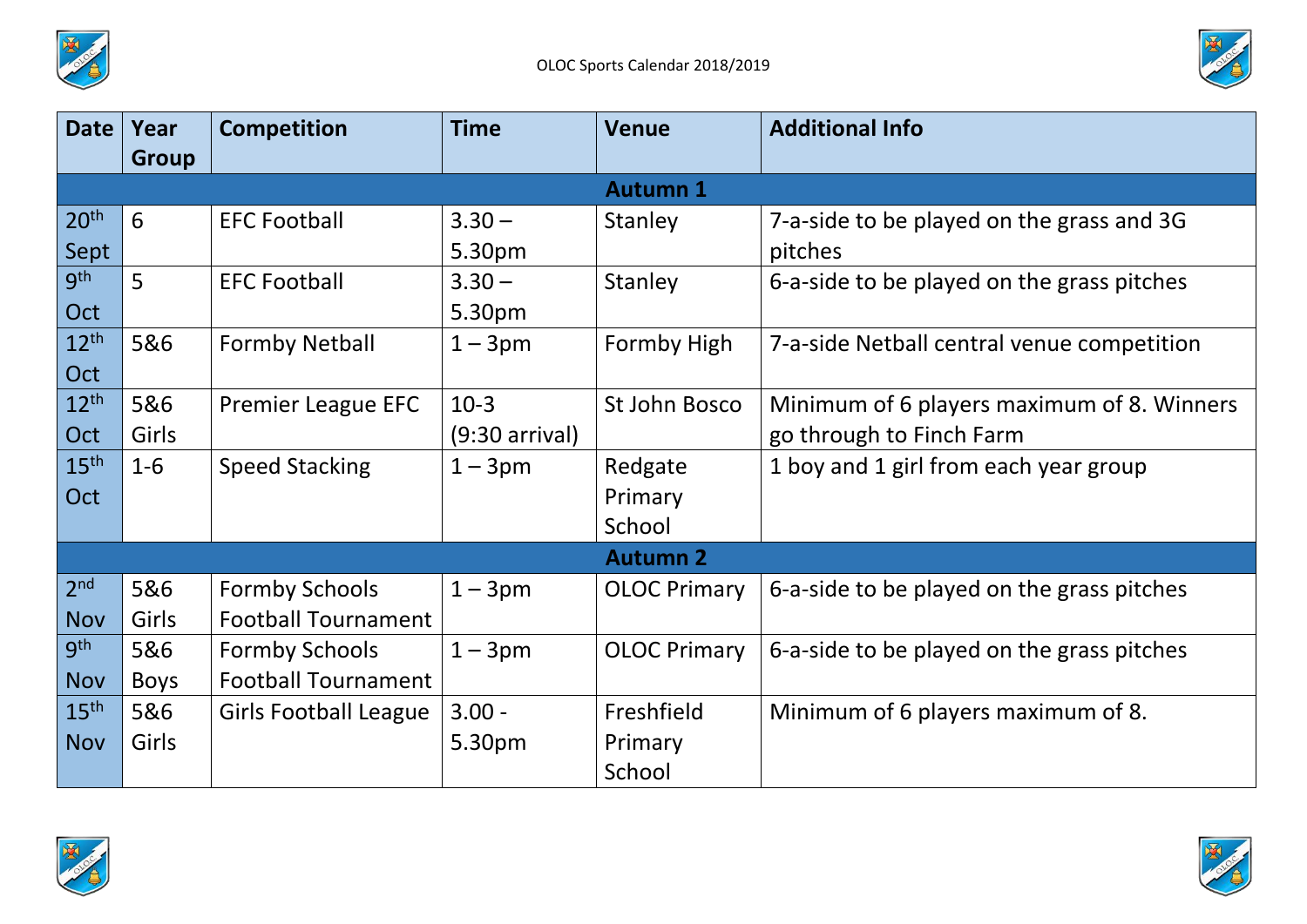



| 16 <sup>th</sup> | 5&6             | Merseyside Football       | $9:30 - 3 \text{pm}$ | Liverpool         | 6-a-side to be played on the grass and 3G       |  |  |  |  |
|------------------|-----------------|---------------------------|----------------------|-------------------|-------------------------------------------------|--|--|--|--|
| <b>Nov</b>       | <b>Boys</b>     | <b>Finals</b>             |                      |                   | pitches                                         |  |  |  |  |
| 23 <sup>rd</sup> | 5&6             | Merseyside Football       | $9:30 - 3pm$         | Liverpool         | 6-a-side to be played on the grass and 3G       |  |  |  |  |
| <b>Nov</b>       | Girls           | <b>Finals</b>             |                      |                   | pitches                                         |  |  |  |  |
| <b>Spring 1</b>  |                 |                           |                      |                   |                                                 |  |  |  |  |
| 11 <sup>th</sup> | 5&6             | <b>Premier League EFC</b> | $9:30 - 2pm$         | <b>JMO Sports</b> | Minimum of 6 players maximum of 8. Winners      |  |  |  |  |
| Jan              | <b>Boys</b>     |                           |                      | Park              | go through to Finch Farm                        |  |  |  |  |
| 6 <sup>th</sup>  | 5&6             | <b>Premier League</b>     | $8:30-12$ pm         | Finch Farm        | Minimum of 6 players maximum of 8. Winners      |  |  |  |  |
| Feb              | <b>Boys</b>     | <b>Rising Stars Final</b> |                      |                   | represent EFC at Molineux (home of Wolves).     |  |  |  |  |
|                  | 5&6             |                           |                      |                   |                                                 |  |  |  |  |
|                  | Girls           |                           |                      |                   |                                                 |  |  |  |  |
| 8 <sup>th</sup>  | KS <sub>2</sub> | <b>Swimming Gala</b>      | $9:00-12$ pm         | Crosby Leisure    | 14 KS2 children (7boys and 7 girls).            |  |  |  |  |
| Feb              |                 |                           |                      | Centre            |                                                 |  |  |  |  |
| 13 <sup>th</sup> | 3&4             | Gymnastics                | $12.30 - 3pm$        | Stanley           | 5 pupils per team (must include at least 2 boys |  |  |  |  |
| Feb              |                 | Pathway                   |                      |                   | and 2 girls). Maximum of 6 schools. All pupils  |  |  |  |  |
|                  |                 |                           |                      |                   | will perform 3 Key Steps routines.              |  |  |  |  |
| <b>Spring 2</b>  |                 |                           |                      |                   |                                                 |  |  |  |  |